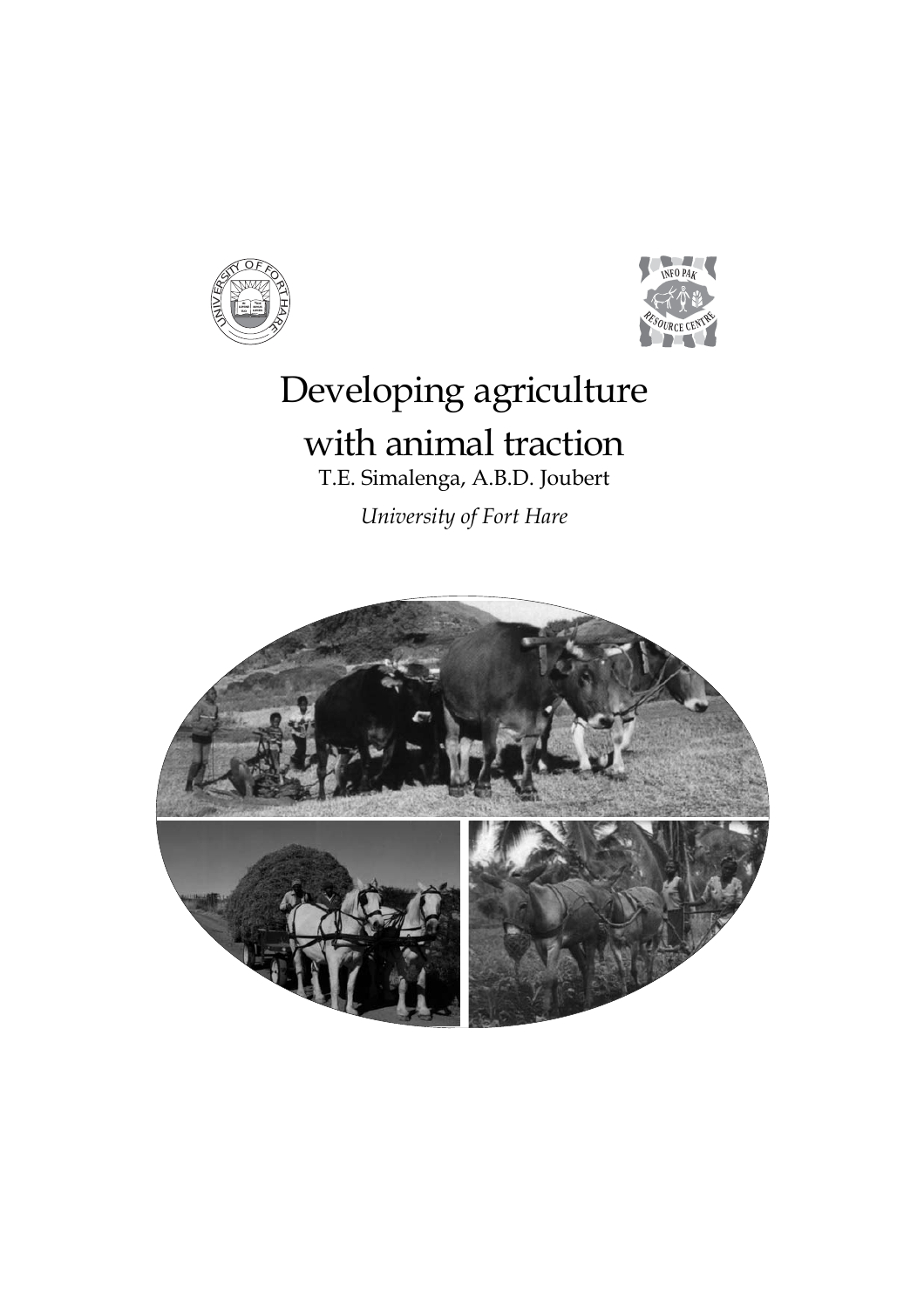# Developing Agriculture with animal traction

T.E. Simalenga, A.B.D. Joubert *University of Fort Hare*



1997 PRETORIA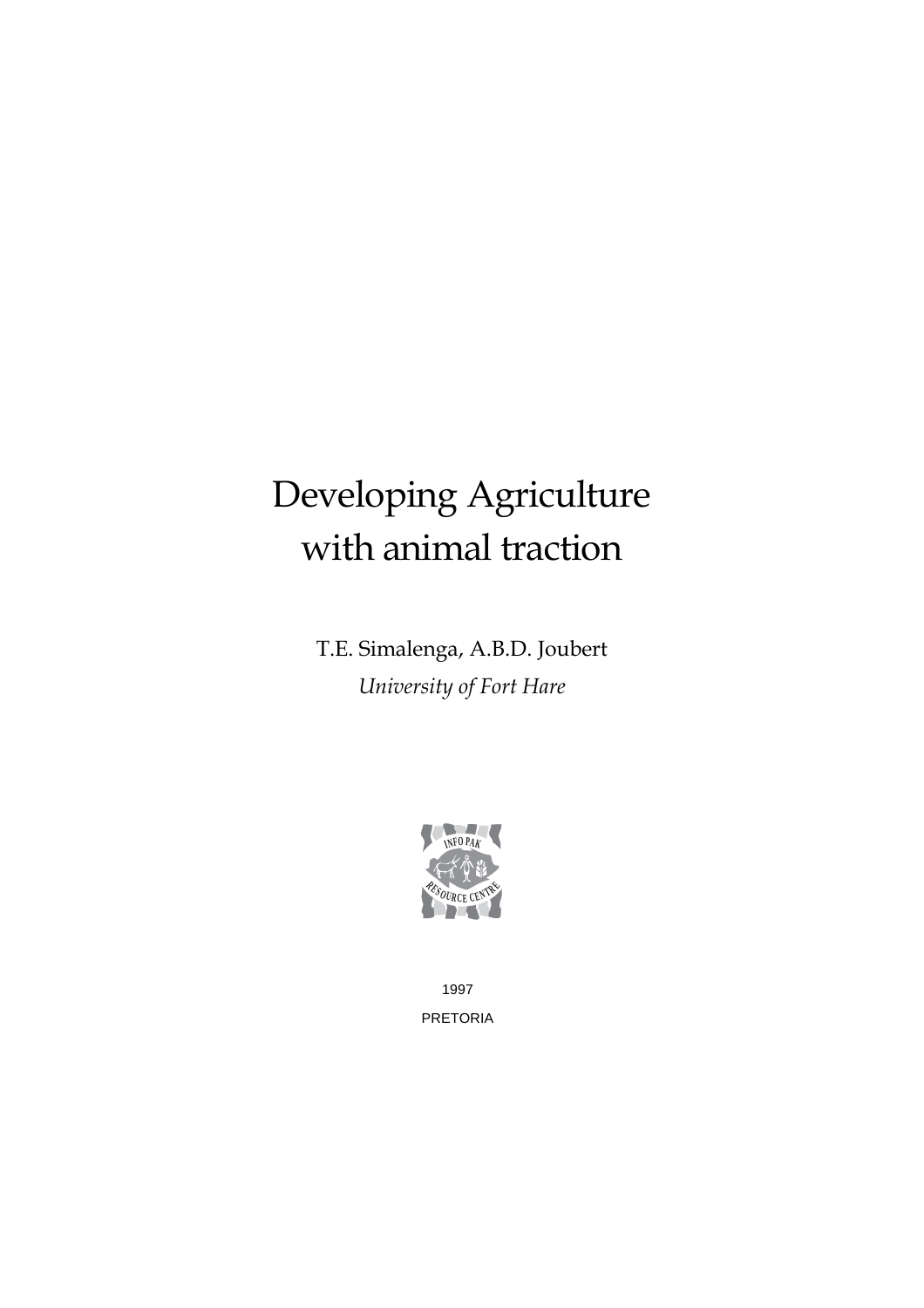#### © 1997

All rights reserved

Compiled by theDirectorate Communication, National Department of Agriculture in association with SANAT (South African Network of Animal traction) c/o Faculty of Fort Hare Private Bag X1314, Alice 5700 Tel (0404) 22085; Fax (0404) 31730

Illustrations: Zelda van der Westhuizen

Printed and published in the Republic of South Africa by the Department of Agriculture

 and obtainable from the Resource Centre, Directorate Communication, Private Bag X144, Pretoria 0001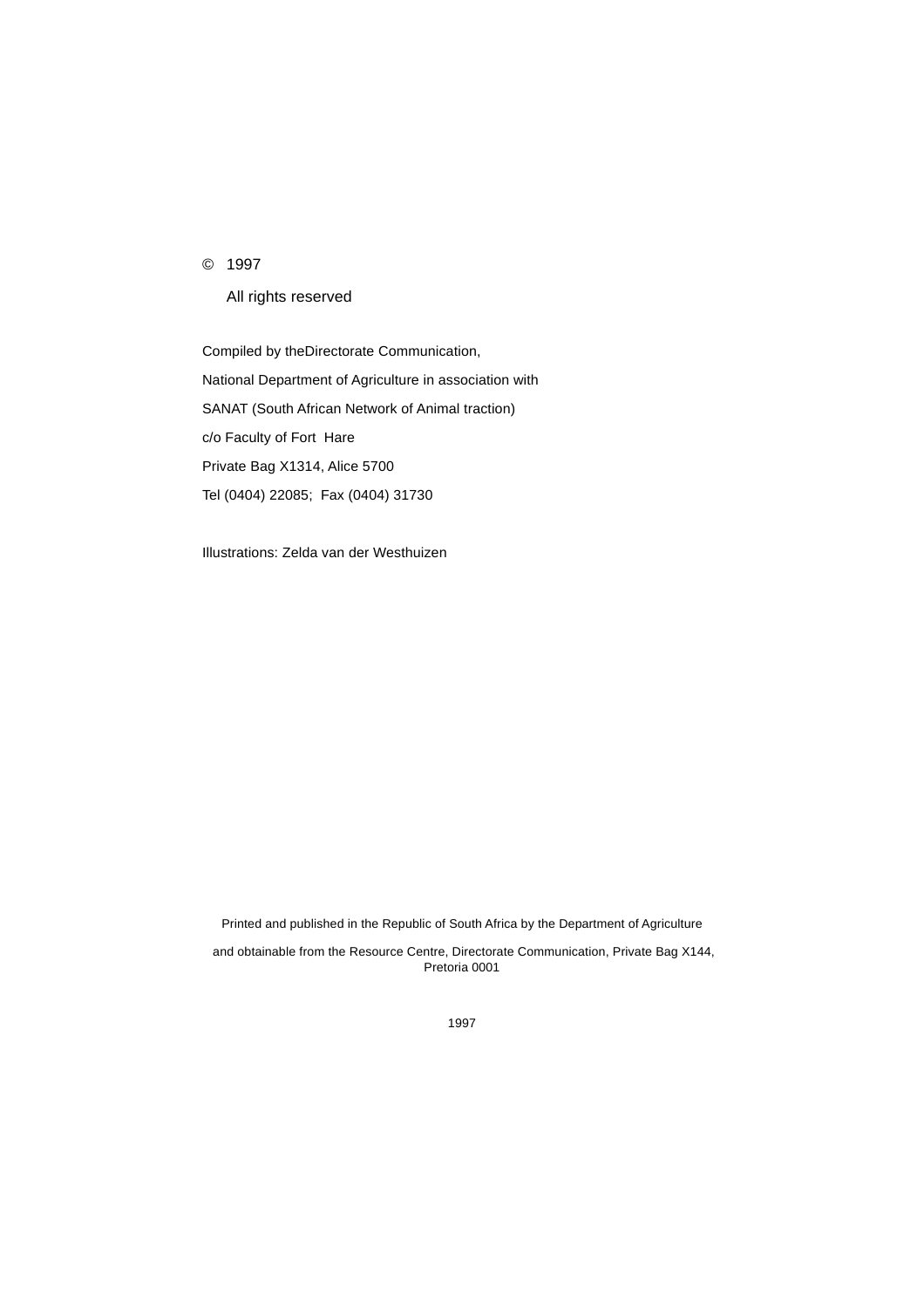### $\mathbf{W}$ hat is animal traction?

Animal traction is the use of animals [cattle (bulls, oxen and cows), donkeys, mules, horses, goats, camels, water buffaloes, etc], to assist farmers in carrying out the following tasks:

• In **agriculture,** for ploughing, harrowing, planting, ridging, weeding, mowing and harvesting.

- In **transport,** for pulling carts and loads over a surface, logging and carrying loads (pack animals).
- In **irrigation,** for driving water-pumps and pulling water from wells.
- In the **building industry,** for assisting in earth moving for roadworks, for carrying bricks, etc.

• To **provide power** for the operaton of stationary implements such as threshing machines, grain mills and food processing machines.

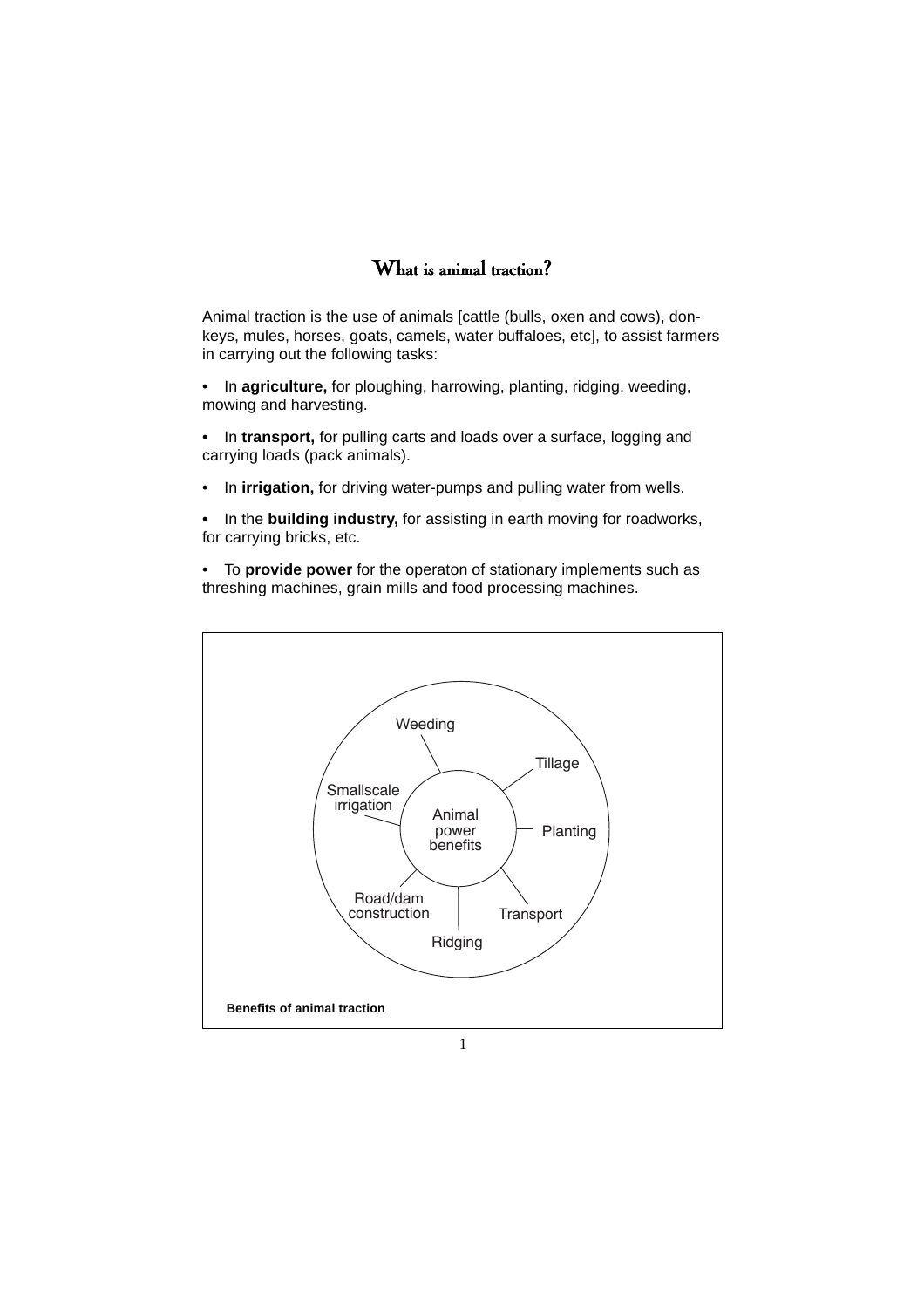## **Brief history of animal traction in South Africa**

Animal power has been used for thousands of years in Asia, Europe and North Africa. In South Africa, animal power was used by the indigenous peoples long before the Europeans arrived in 1652. Since then it has played an important role in the development of agriculture in the country.

- Oxen were used to draw transport wagons, for ploughing and crop cultivation.
- In the cities mules and horses pulled coaches while oxen were used to pull wagons with heavy loads.
- Farmers used oxen, donkeys, horses or mules for cultivating fields and for transport.

In the course of the twentienth century farmers started to rely more on fossil-fuelled power for transport, mining and large-scale agriculture. From 1960 to 1980 the use of animal traction declined on commercial farms and was replaced almost entirely by tractor-powered mechanisation. For smallfarmers and rural communities animal power, however, remained essential to their livelihood despite the introduction of government subsidised tractor schemes.

A recent animal traction survey has indicated that at least 400 000 smallscale farmersstill use animal traction.

Because of high oil prices, the weak rand and tractor scheme failures, animal traction has begun to be reconsidered as a source of power that could complement tractor power.

There is, however, a need for greater Government support in terms of a definite animal tractionpolicy as well as training, research, development and extension in animal traction.



**Rural donkey-cart taxi**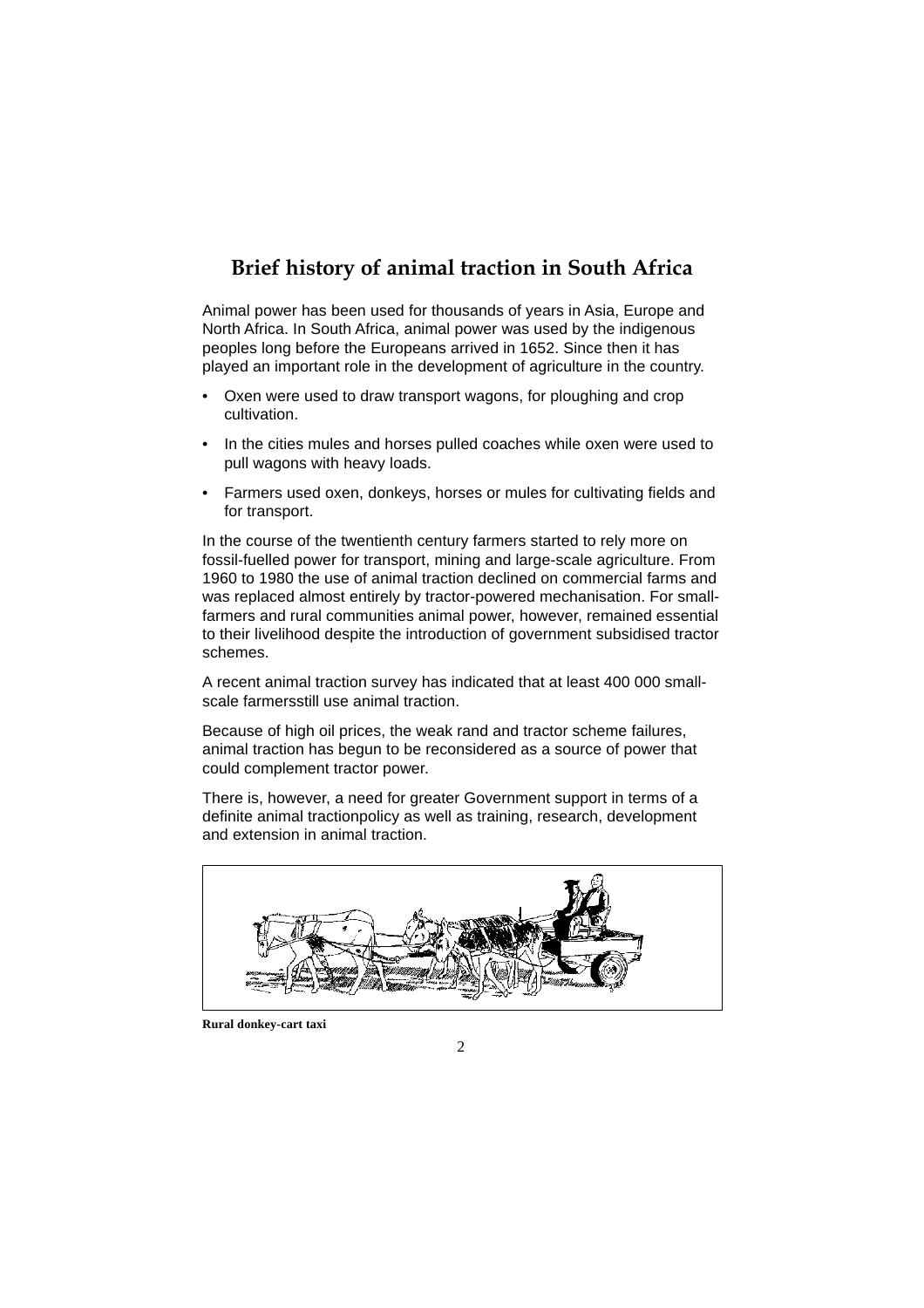# **How widely is animal traction used?**

Today in South Africa, the use of animal traction by large-scale commercial farmers is uncommon, but it is on the increase.

A small number of large-scale commercial farmers use horses and oxen for on-farm transport and the cultivation of crops. They have found it more economical than using tractors. Riding horses are frequently used for herding stock and inspection of grazing and fences.

A animal traction survey carried out in 1994 has established that in the rural areas of the country 40 to 80 % of the smallholder farmers visited were using animal power for transport and cultivation.

Even in areas where tractors are used for ploughing, weeeding and transporting manure are done by means of draught animals. They are also used for mowing and raking hay, spreading fertiliser, dam building, logging, and often for transporting goods and people in townships.



**Manure spreading with hitch-cart and trailer**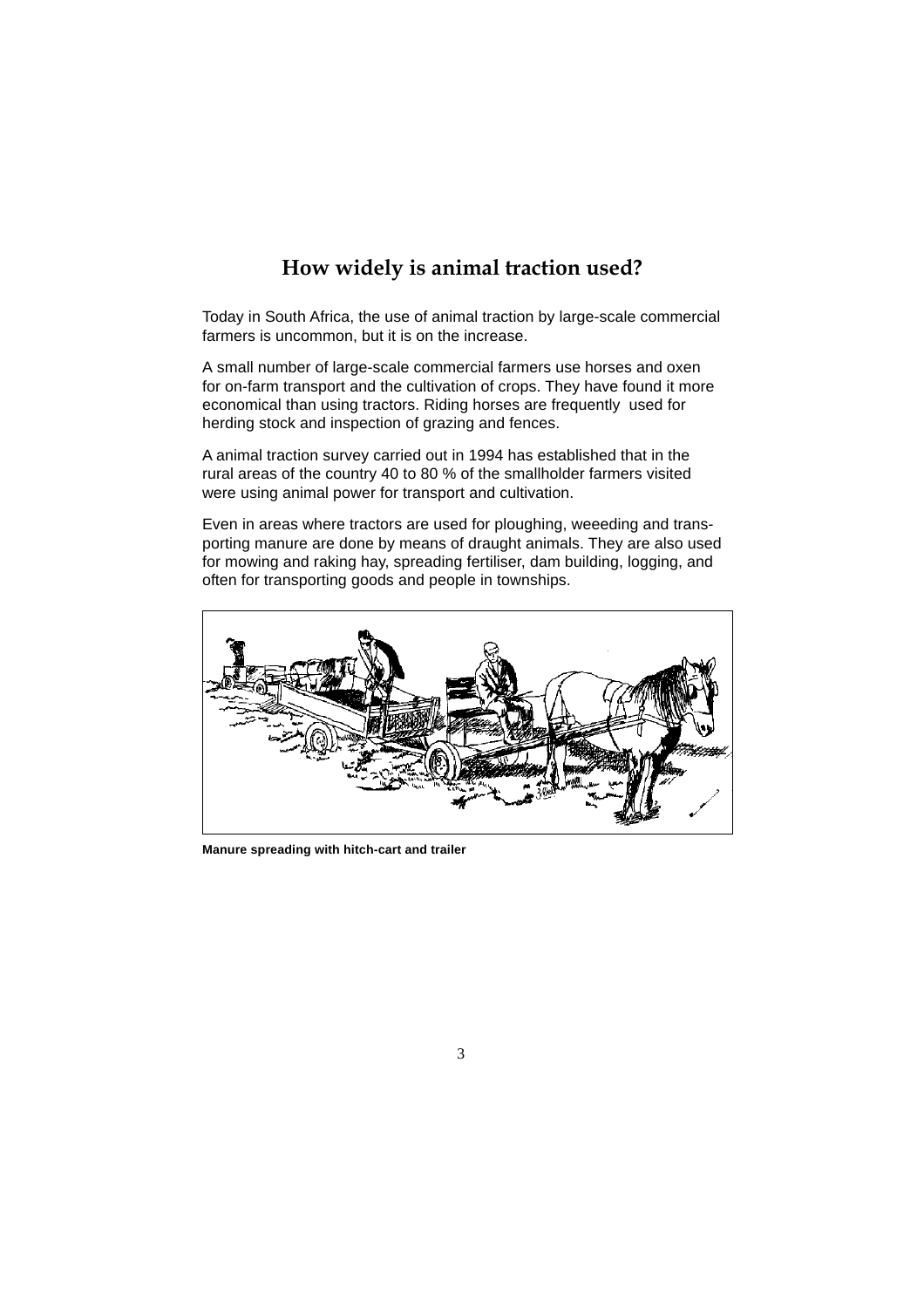## **Networking in animal traction**

International and national networks for information exchange and cooperaton in animal traction have been established.The Animal traction Network for Eastern and Southern Africa (ATNESA) was launched in 1990 with the aim to:

- improve information exchange and regional cooperation
- unite farmers, researchers, manufacturers development workers, NGOs and institutiotns dealing with animal traction throughout Eastern and Southern Africa.

Membership is open to all interested individuals and organisations.

In 1993 the South african Network of Animal Traction (SANAT) was established. Because of its affiliation iwth ATNESA, SANAT is in a position to learn from the experience of other countries in Eastern and Southern Africa. Its aims are to:





- promote the use of animal traction wherever it is applicable.
- link people and organisations involved in animal traction
- encourage the establishment of animal traction training and research centres in South Africa as well as its neighbouring countries.

National network elsewhere in Africa include:

- APNEX (Zimbabwe) Animal Power Network for Zimbabwe
- KENDAT (Kenya) Kenya Network for Draught Animal Technology
- TADAP (Tanzania) Tanzxania Association of Draught Animal Power
- ENAT (Ethiopia) Ethiopian Network for Animal Traction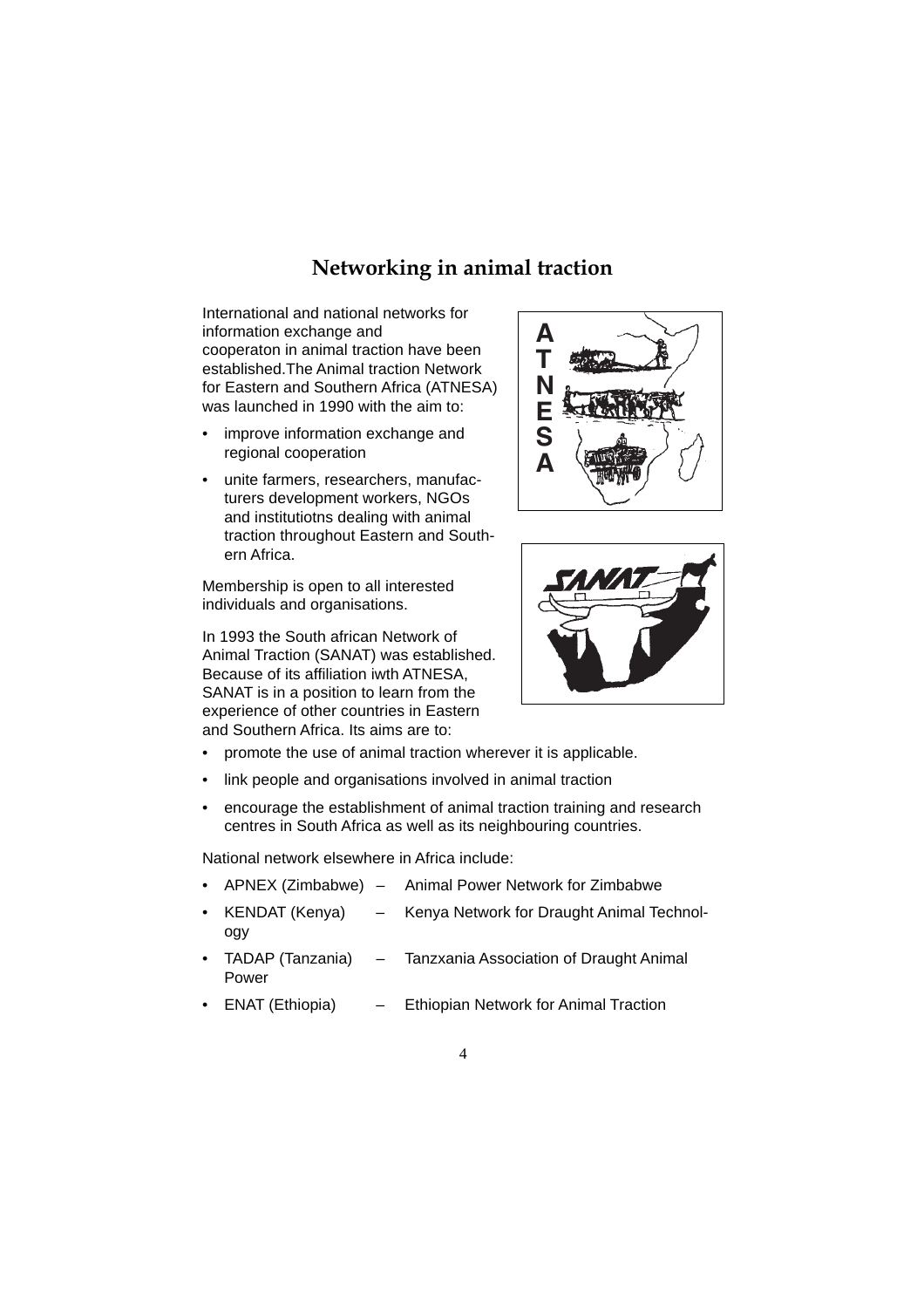## **Benefits of animal traction**

Animal tractionis an appropriate, affordable and sustainable technology which is increasingly being used in eastern and Southern Africa. The benefits of animal traction are:

- providing smallholder farmers with vital power for cultivation and transport.
- empowering rural communities and providing an alternative but complementary power option.
- providing employment and transport, and promoting food production and security, thereby leading to a higher standard of living.
- making marketing and trading easier.
- relieving women of the burden of transporting water by hand, head or wheelborrow. Animals are easy to use and donkeys, specifically, can be handled by children and women.
- making transportation of the harvest and shopping easier.
- improving fertility by ploughing manure from draught animals back into the soil.
- It is an affordable and sustainable technology. In comparison with mechanical systems, animal power has the advantage to rural families of of being available, timely and affordable.



**Woman with donkey carrying water**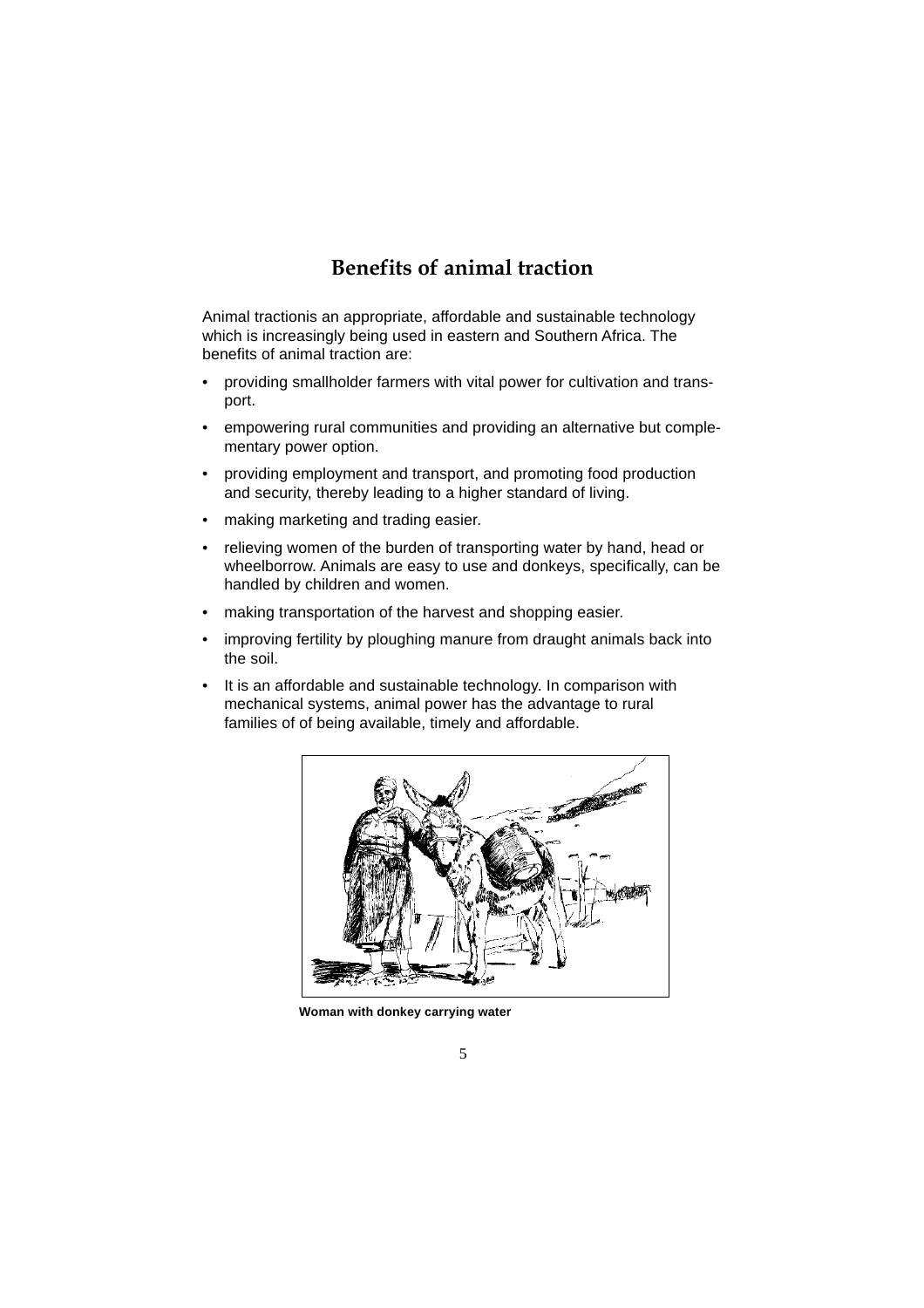# **Choice of draught animals**

Animals should be chosen according to the type of work to be performed, the local environment, socio-economic conditions and the availability of local animals. Indigenous breeds tend to be well adapted to the local climate, feed availability, diseases and to traditional management systems.

#### **Donkeys**

- Donkeys provide power for agriculture and transport at the low cost.
- Donkeys adapt well in dry areas.
- They eat less than cattle and for this reason do better than cattle under drought conditions and in heavily stocked areas. **Girls riding donkeys to fetch water**



- They are also lighter and smaller than cattle.
- Donkeys can live a long life and can be worked up to 25 years of age.
- They can carry goods and people on their backs in hilly as well as flat areas, pull carts, turn mills and waterwheels, cultivate fields and can even be used to guard sheep against predators such as jackal and lynx.



- Carts can be pulled faster than in the case of oxen, but donkeys are better suited to lighter field work and cannot work for long periods.
- Women and children can also handle donkeys.
- The animals are very patient, hard working and dependable.
- The common idea among the general public, commercial farmers and extensionofficers that donkeys are lazy or eat A woman and pack donkey<br>too much is quite unfounded.

6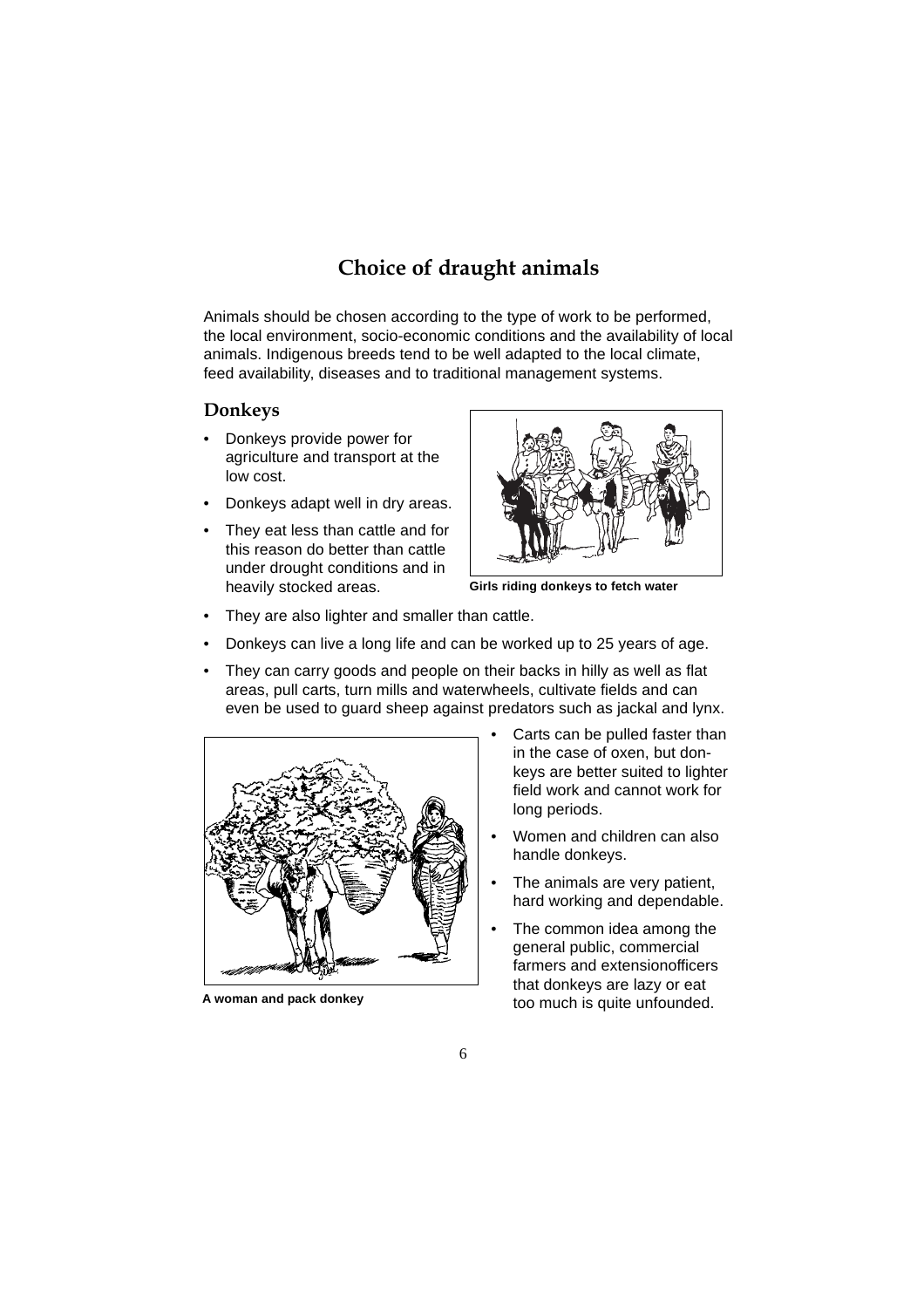#### **Cattle**

- Oxen are some of the most powerful draught animals currently used in south Africa, but they are slow and labour intensive.
- They are generally used for heavy work where speed is not essential (ploughing and pulling



heavy crts and wagons). **Ripping and planting using oxen** 

- Cows can be used where te work is light and infrequent (planting and cultivating).
- Bulls can also be used as part of a span.

#### **Horses and ponies**

- Horses and ponies are mostly ised for riding in highland areas.
- They provide strong, fast transport but do not generally have the hardiness of other draught animals.
- They may be used for ploughing, harrowing, planting, weeding and transport.These animals have not been used as widely as oxen as a result of horsesickness which occurs in low-altitude areas.



**Two Shire horses pulling a hitch-cart and trailer**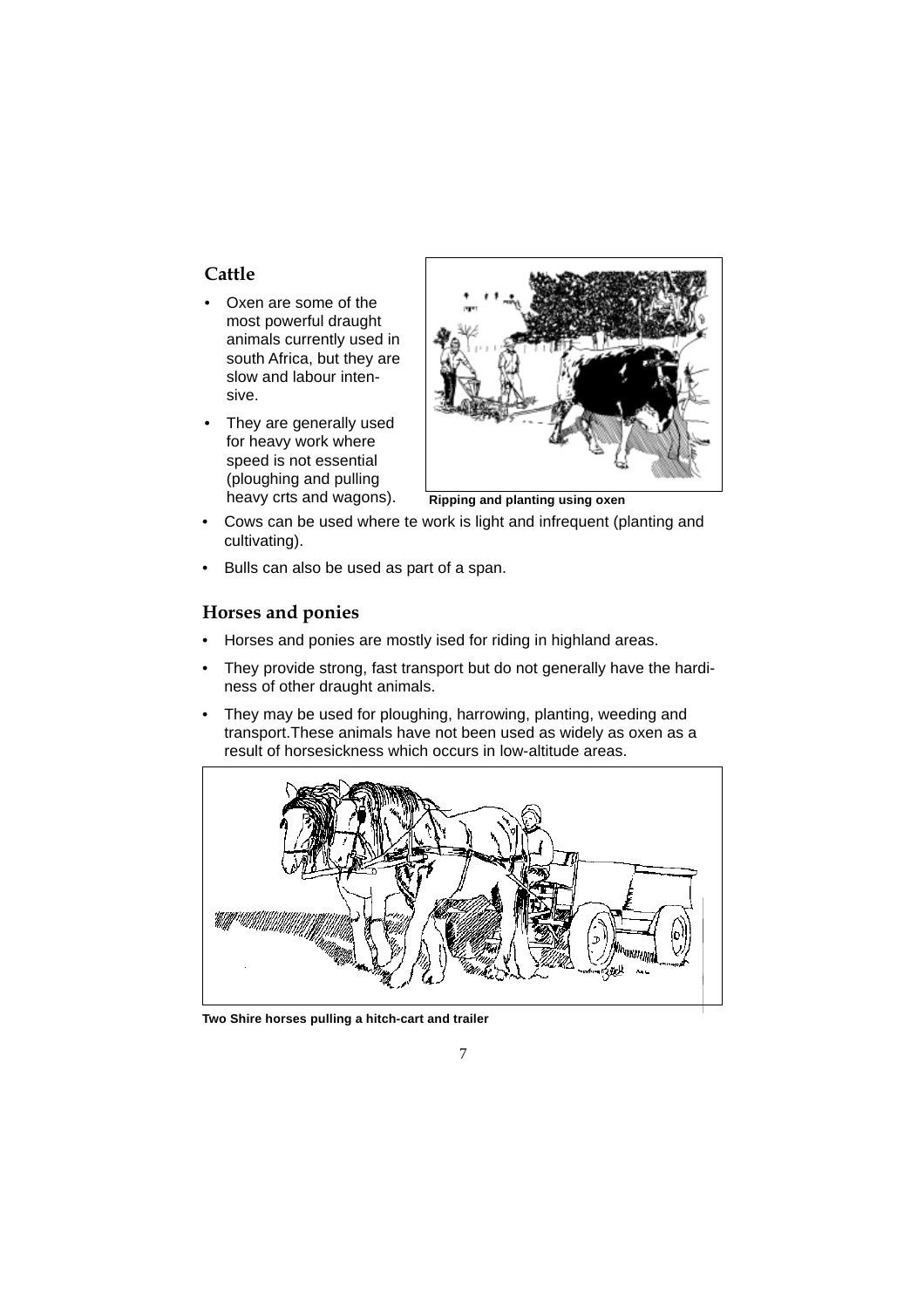- Horses are used to pull carts in the rural areas.
- Sometimes "thoroughbreds" are bought cheaply from the racing industry. As they have not been bred as draught animals, they do not do well and generally do not lvie long.
- Heavy breeds such as Percherons, Clydesdales and Shires may be used as traction animals on farms. The Percheron appears to adapt best to South African conditions.

#### **Mules**

- Mules are strong, intelligent, hardy and hard-working animals.
- Because they are large animals, they are more easily used by men than by womenor children.
- They cost the same as oxen, but are considerably more expensive than donkeys.
- Mules can be used for ploughing, harrowing, planting and logging.
- They can also be used for packing and to pull carts and wagons.
- The animals can work on poor quality feed, under hard conditions up to an age of 35 years.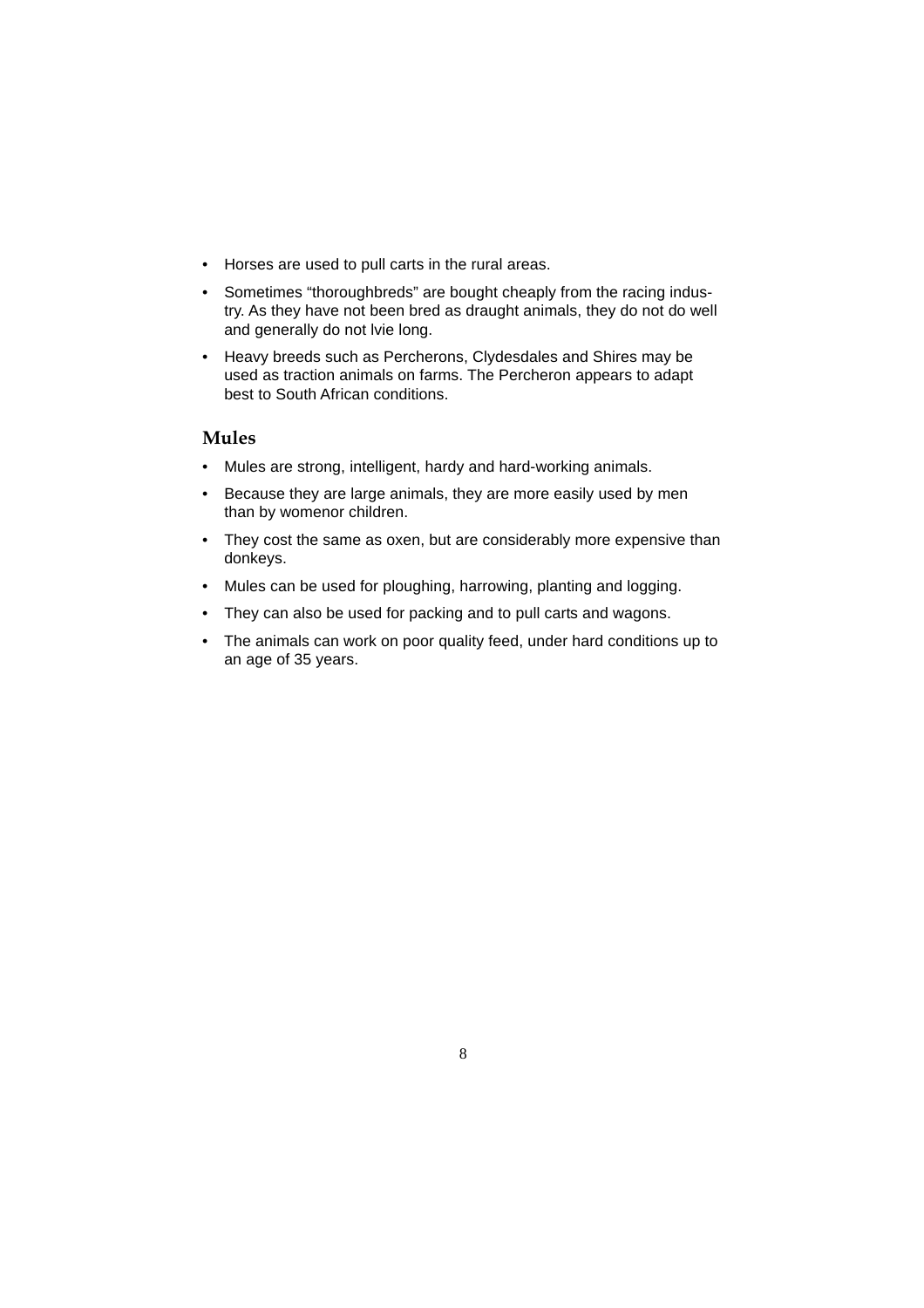# **Equipment for draught animals**

#### **Yokes, harnesses and in-spanning**

- **Cattle** are yoked in pairs using wooden yokes, skeis, strops, riems and trences. Longer yokes are necessary for planting and weeding. Trek chains are attached between the yokes and the implement to be pulled.
- **Oxen** are strong enough to be harnessed and trained when they reach the age of two to three years.
- **Horses, mules and donkeys** pullbest from their chst and shoulders, so a breast-strap or a collar harness should be used.
- The breast-straps are made from different materials such as leather (most expensive), synthetic webbing, or (least expensive) industrial webbing, belting and tyre webbing. **Double neck yoke**



• Check the cheeck pieces on the bridle every day. If you change the bridle from one horse or donkey to another, it may not fit correctly and the bit may cut the corners of the mouth.

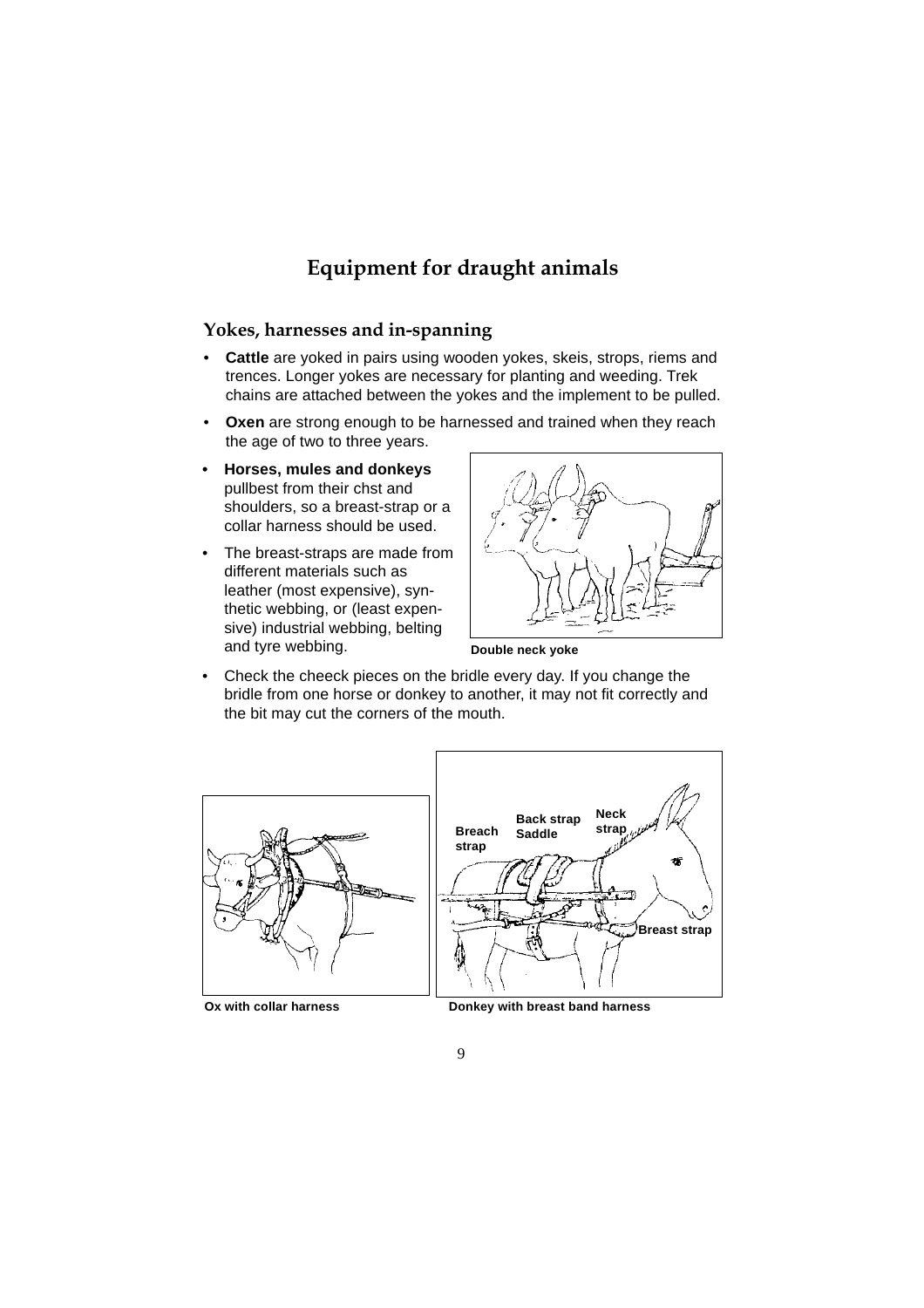## **Animal-drawn carts**

Animal-drawn carts can be made by local craftsmen from wood and material obtained from scrapped motor vehicles.

Two-wheeled carts are pulled by two to four animals. Four-wheeled wagons are pulled by two to eight animals and they can be used to transport heavier loads.

- Sledges drawn by two to eight animals are cheap and brake more easily in hilly country, but they are hard to pull and carry only light loads. They cause damage to the veld if hauled off-road.
- When harnessing two donkeys to a two-wheeled cart, it is recommended that the draught-pole be made light and the load centre of gravity be positioned over the two wheels to ensure a minimum of upward or downward force on the necks of the donkeys.
- In cart design it is important to keep the weight of the cart low. This ensures a reasonable pay load and further that in the case of two-wheeled carts, the load centre of gravity is positioned over the wheels so as to reduce the downward or upward forces on the necks of the donkeys.



**The "Golovan" one- ox cart carrying gravel for road construction**



**Young people carrying water for sale**

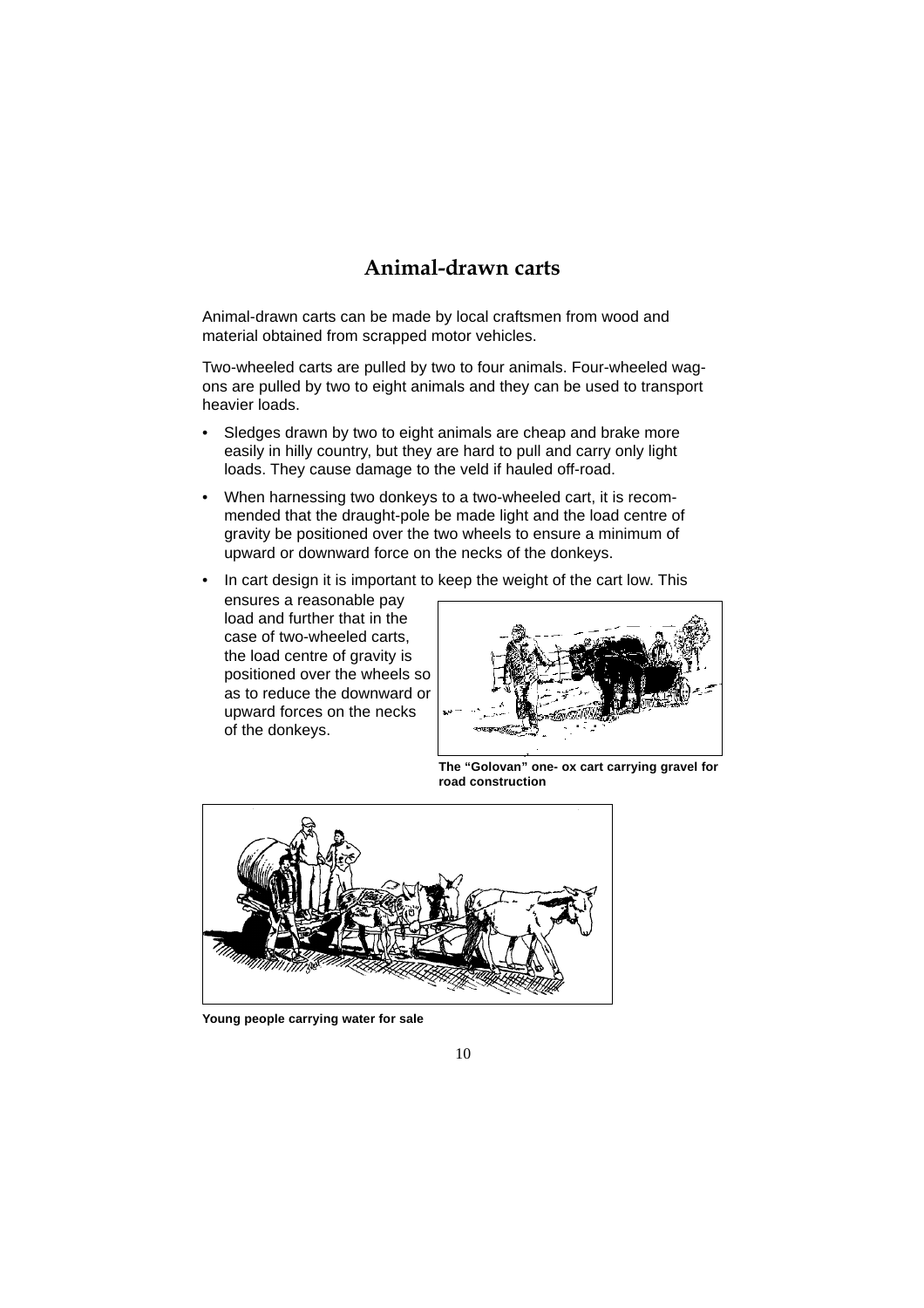# **Training draught animals**

Animals kept for draught purposes can be easily trained if the correct procedures are followed. Animals to be trained should beproperly selected and should not be

younger than two years.

• If animals are treated with kindness and patience and are firmly disciplined they are easy to train and use. People training animals should really like animals. They should as their fear will be

sensed immediately by



never be afraid of them, **Weeding with animal draught power**

the animal and statisfactory training might then be impossible.

- Young animals are more easily trained with older ones that have already been trained.
- Each animal should be given a simple, clear-sounding name and should be fed by hand so that it gets used to people, in particular its handler.



**Training oxen to plough: a pair of oxen being led while pulling a log in the furrow**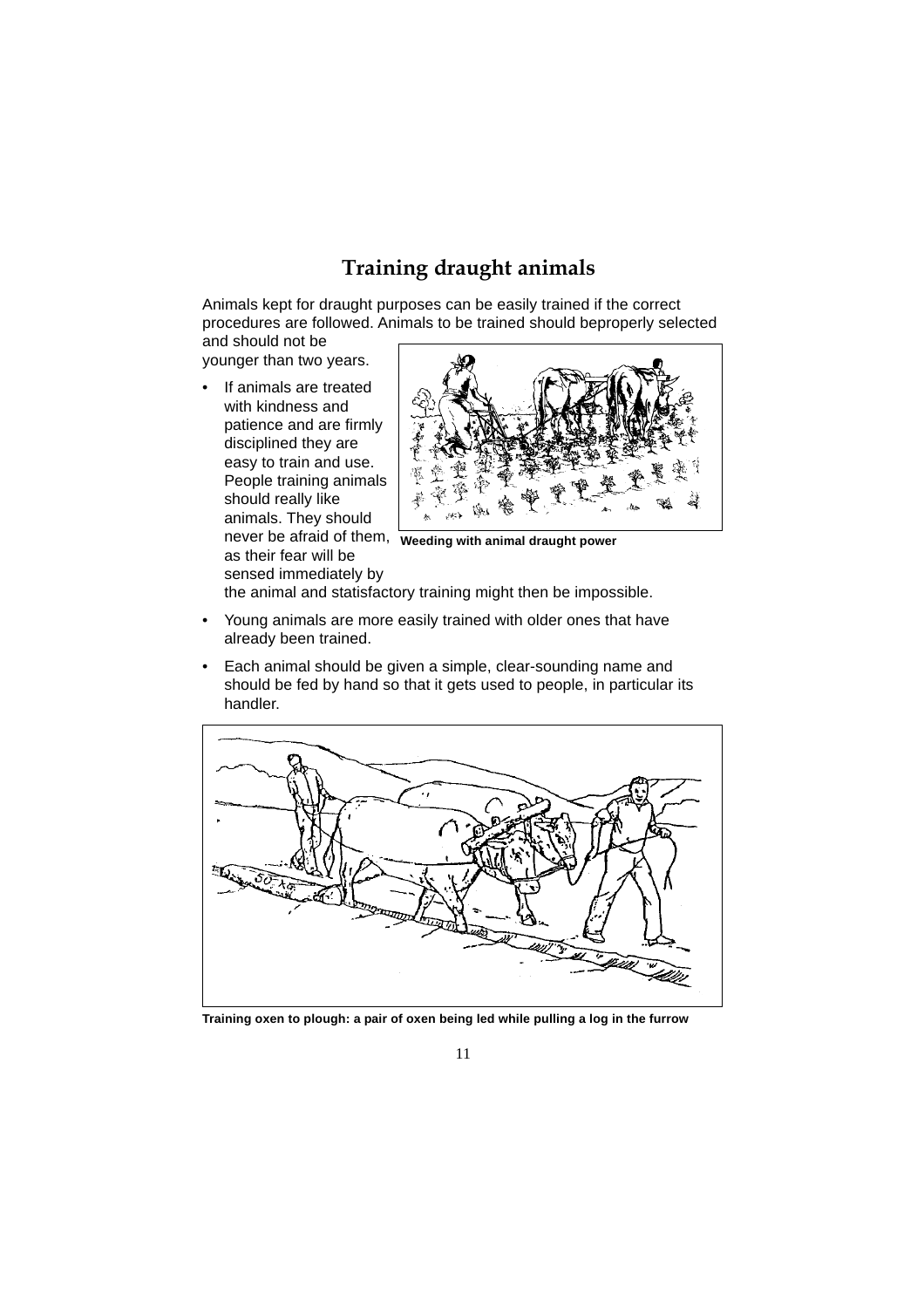- Animals should be taught one thing at a time so that they do not get confused.They should be trained for short periods at a time but on a regular daily basis.
- In the first week of training the animal should get used to the harness by walking around with it for about one hour in the morning and one hour in the afternoon.
- When used to the harness it can be given commands. Soft but firm words and gentle whistles are the best commands. Beating animals should be avoided at all costs and one should never lose one's temper with an animal.
- Ploughing is the most difficult task, so once the animals can plough it is easy to train them for other tasks. Start with shallow ploughing and gradually go deeper.Teach the animals to walk in furrows so that the whole land is ploughed evenly.
- Always try to end each session on a good note and reward good performance with a small quantity of food.



**Training oxen for row weeding**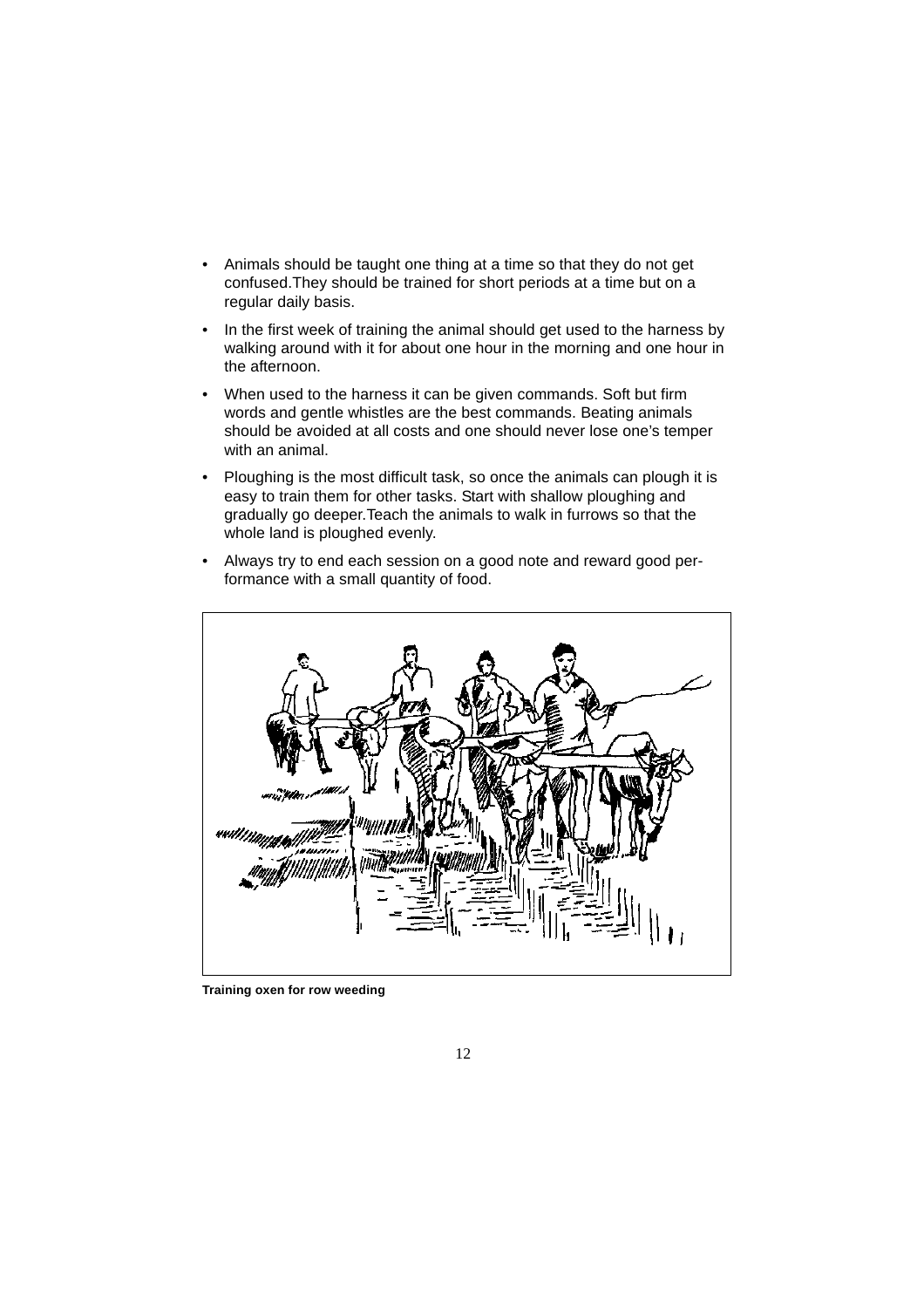# **Buying draught animals**

- Buy draught animals in the district where you live as they are used to the local environment, the weather and will be resistant to local diseases.
- Be careful when you buy animals—people often sell animals in a poor condition. Try to find out why the person is selling the animal.
- Examine the animals to make sure that they are healthy. If the animal's coat is dull, it might be sick. Check for lameness.
- A skin disease is often an indication that the animal has not received proper care.
- Check the animal's breathing and conformation (shape) to ensure that it is strong and suitable for draught work.



**Selecting draught animals: desirable and undesirable conformation features. the back and legs should be straight and the legs not bowed or turned in when viewed from the fron (F) or back (B)**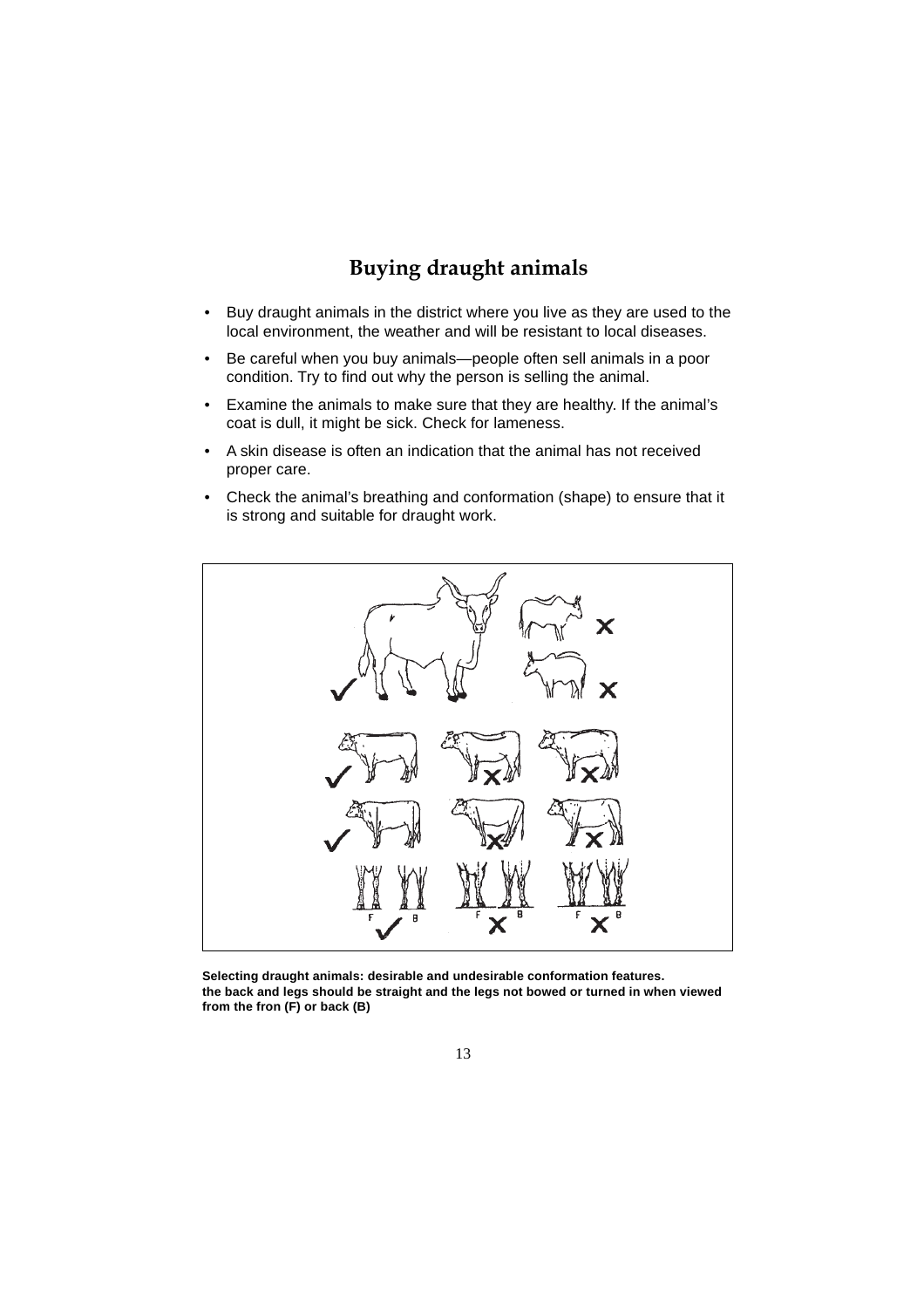# **Caruing for draught animals**

- Do not overwork your animals. Rest them frequently during work.
- The load on the carts should never be too heavy for the animal.
- Make sure that the brakes on carts and wagons work properly.
- Grass only may not be enough feed for the animals. Supplement the feed with other food that can be bought from a local feed store, if necessary.
- Do not feed the animals from the ground as theymight get worms. Rather use a feed trough, bucket or empty drum.
- Always provide enough fresh drinking water.
- Get advice from a veterinary officer if your draught animal has worms or any other sickness.



**A donkey stable**

- Never mend a harness with wire because it might hurt the animal.
- Remember to chekc the animals' feet for stones regularly.
- Check the teeth for food particles. If the teeth are too sharp, the mouth and tongue can be hurt. A horse's teeth can be filed. Ask a veterinary officer to check on this if in doubt.
- Always check the ears, face, tail and between the legs for ticks. If there are too many ticks get advice on dipping from a vet or thelocal stock inspector.
- Provide a good shelter for your animals.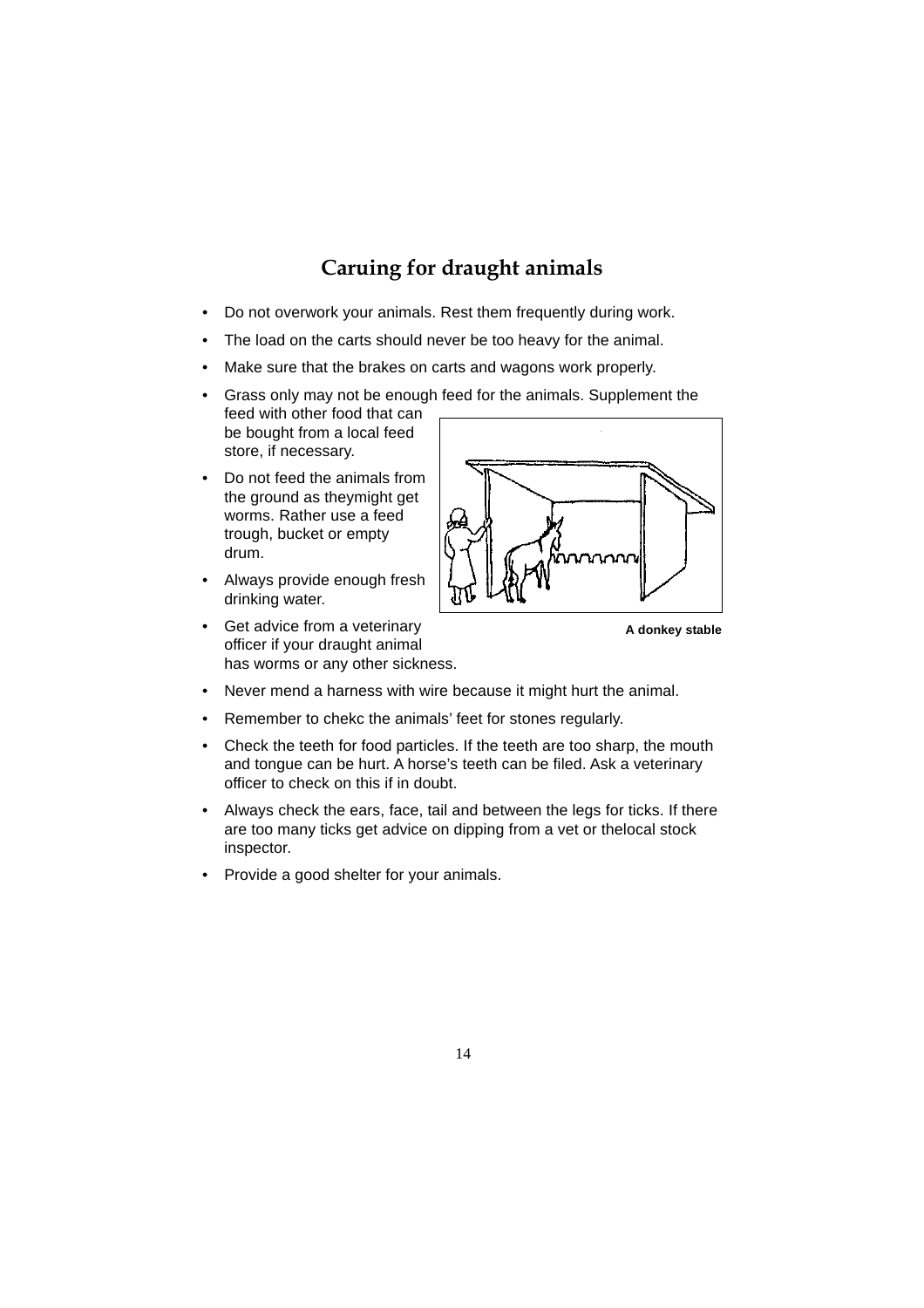# **Tractors vs animal power**

#### **Advantages and disadvantages**

#### **Tractors**

- Tractors are more expensive to buy and to hire.
- They are much faster and more timely for those who own them, but those who hire tractors often have to wait a long time before they arrive to do the job.
- They are generally used for cultivating large areas and when the soil is hard.
- Tractors are generally only economical on large-scale commercial farms.



**Tractors should be used appropriately and only where they are economically viable**

• Owing or hiring a second-hand tractor for a small farm will usually disempower the farmer.

#### Animals

• Animals can be bought formuch less and are readily available, ensuring that the farmer does not have to wait to carry out his various activities and is in full control of his farming operations.

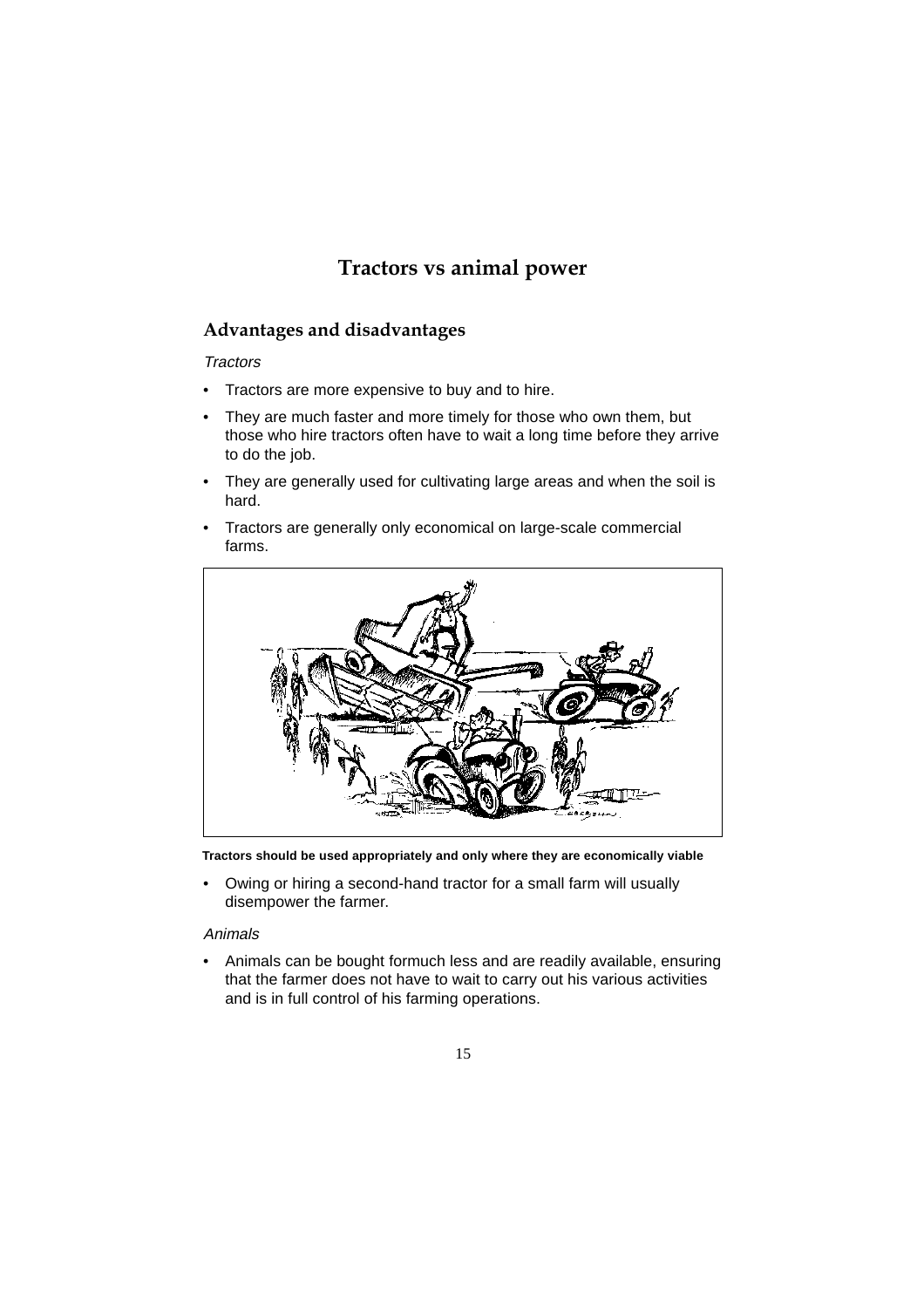- They are less of a risk. Owning draught animals on a small farm will usually empower the farmer.
- Animals are easy to work with and can, in the case of donkeys, be used by women and children.

#### **Choosing between tractors and animals**

The farmer must decide which of the two options is:

- the most affordable and economically viable
- the most timely and manageable
- to his or her best advantage

The farmer may even decide to use both, and onmarginal commercial farms this can be highly effective.

In Table 1 different draught animals commonly used in South Africa are compared with tractors.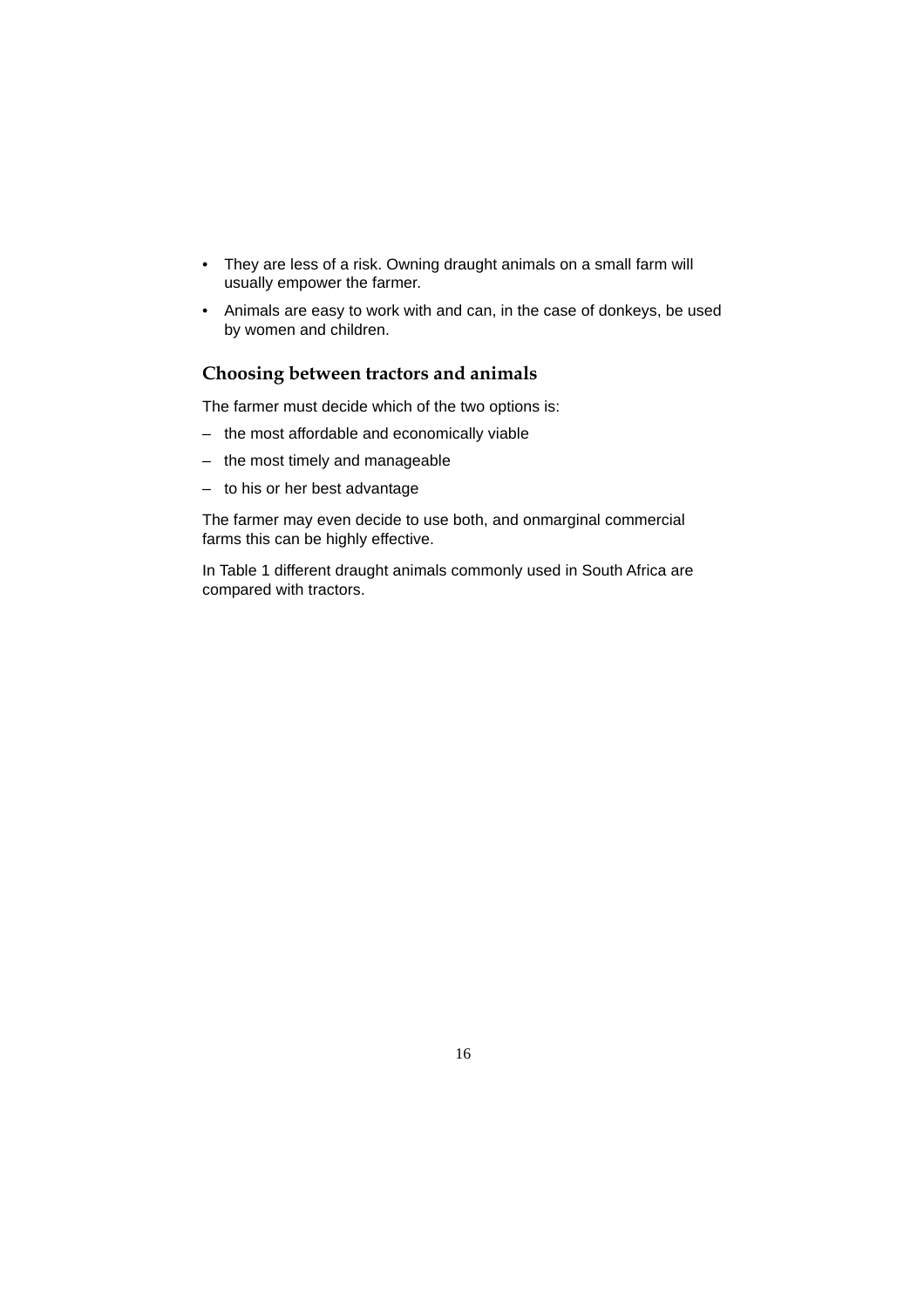| Consideration                      | <b>Donkeys</b>                                                                                                                                                                                                  | Oxen                                                                | <b>Horses</b>                                                                        | <b>Mules</b>                                                           | <b>Tractors</b>                                                                                              |
|------------------------------------|-----------------------------------------------------------------------------------------------------------------------------------------------------------------------------------------------------------------|---------------------------------------------------------------------|--------------------------------------------------------------------------------------|------------------------------------------------------------------------|--------------------------------------------------------------------------------------------------------------|
| Purchase<br>price $(R)$            | $50 - 300$                                                                                                                                                                                                      | 1 000-3 000                                                         | $800 - 5000$                                                                         | 1 000-3 500                                                            | 30 000-90 000                                                                                                |
| Working life<br>(years)            | $12 - 25$                                                                                                                                                                                                       | $6 - 9$                                                             | $15 - 20$                                                                            | $20 - 30$                                                              | $7 - 15$                                                                                                     |
| Feed/fuel                          | Poor grass<br>and working<br>supplement                                                                                                                                                                         | Good grass<br>and working<br>supplement                             | Good grass<br>and quality<br>working<br>supplement                                   | Poor grass<br>and working<br>supplement                                | Diesel or petrol<br>and oil for<br>lubrication                                                               |
| Management                         | Hardy, disease<br>resistant, low<br>management                                                                                                                                                                  | Hardy, disease<br>prone, low<br>management                          | Disease prone,<br>high manage-<br>ment                                               | Hardy, disease<br>resistant, low<br>management                         | Service mainte-<br>nance, high<br>management                                                                 |
| Operator's skill                   | All animals respond well to patient, friendly handling and good manage-<br>ment. Become confused and difficult when handled roughly. Horses and<br>mules need one operator; donkeys and oxen 2 to 3 operators.  |                                                                     |                                                                                      |                                                                        | One highly<br>trained operator<br>with service<br>backup team                                                |
| Advantages                         | Easy to manage<br>willing, produce<br>manure, repro-<br>duce, very low<br>operating cost                                                                                                                        | Easy to manage,<br>strong, produce<br>manure, low<br>operating cost | Willing, fast,<br>reproduce, pro-<br>duce manure,<br>below average<br>operating cost | Willing, easy to<br>manage, hardy,<br>long life, low<br>operating cost | Powerful, last,<br>effective, much<br>work in a short<br>time                                                |
| Disadvantages                      | Can only work<br>short periods,<br>small                                                                                                                                                                        | Slow, cannot<br>reproduce                                           | Need high<br>management                                                              | Difficult to<br>acquire, cannot<br>reproduce                           | Very high opera-<br>ting cost, costly,<br>difficult to repair                                                |
| Daily work<br>output:<br>ploughing | 4                                                                                                                                                                                                               | 6                                                                   | 5                                                                                    | 6                                                                      | Up to 22 h<br>(Change<br>operator)                                                                           |
| Type of activities                 | Animals can be used to plough, harrow, plant, cultivate, transport, carry<br>loads, pump water, thrash grain and for riding slowly                                                                              |                                                                     |                                                                                      |                                                                        | Can power all<br>farm activities<br>quickly                                                                  |
| Effect on the                      | All animals work slowly with minimal damage to soil. Urine and faeces<br>complement soil nutrients. Do not cause pollution to the soil or atmosphere<br>Can overgraze veld and cause soil erosion if mismanaged |                                                                     |                                                                                      |                                                                        | Cause soil com-<br>paction, pollute<br>atmosphere, can<br>cause damage to<br>soil structure                  |
| Operator's input                   | High input to inspan and to operate in the case of all types of animals.<br>Operator must have affinity with animals, be patient and be properly trained                                                        |                                                                     |                                                                                      |                                                                        | Low effort to<br>operate but long<br>hours are stress-<br>ful; proper training<br>of operator essen-<br>tial |

TABLE 1. Different draught animals commonly used in South Africa compared with tractors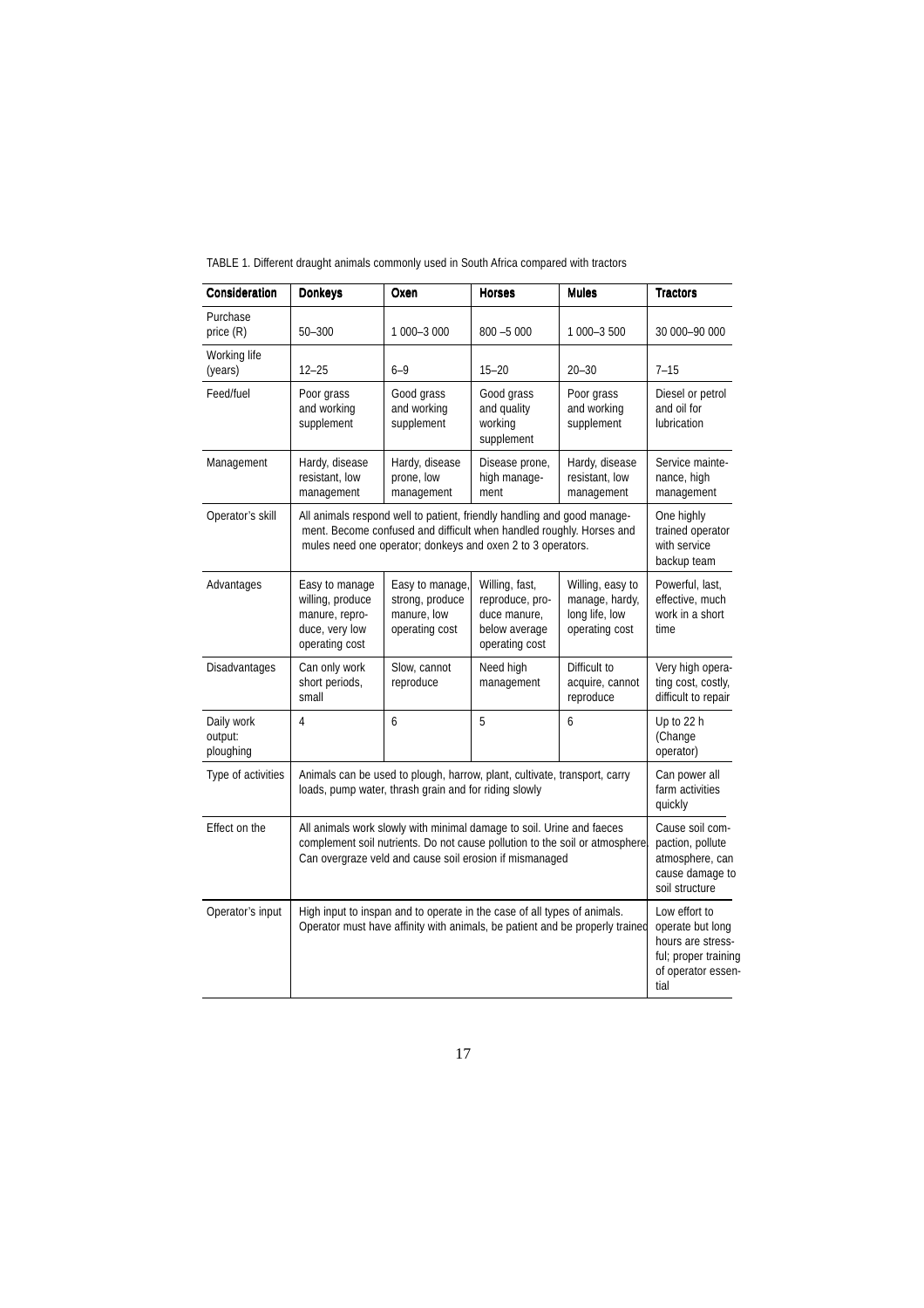# **The future of animal traction**

Both tractors and draught animals can be used in agriculture. They can either be used on their own or combined to complement eachother. Commercial farmers will continue to use mainly tractor power on large farms.'

For small commercial and emerging farmers the use of draught animals to complement tractors may improve the economic viability of the farm. Animal traction is generally the best option for small-farmers as it is affordable, sustainable, profitable and environmentally friendly in most



**For animal power to the effective it is important that:**

- an infrastructure providing input supplies and backup services be established.
- the concept be included in the curricula of schools, agricultural colleges and universities.
- Government policy should provide for animal traction training, research and extension throughout the country.